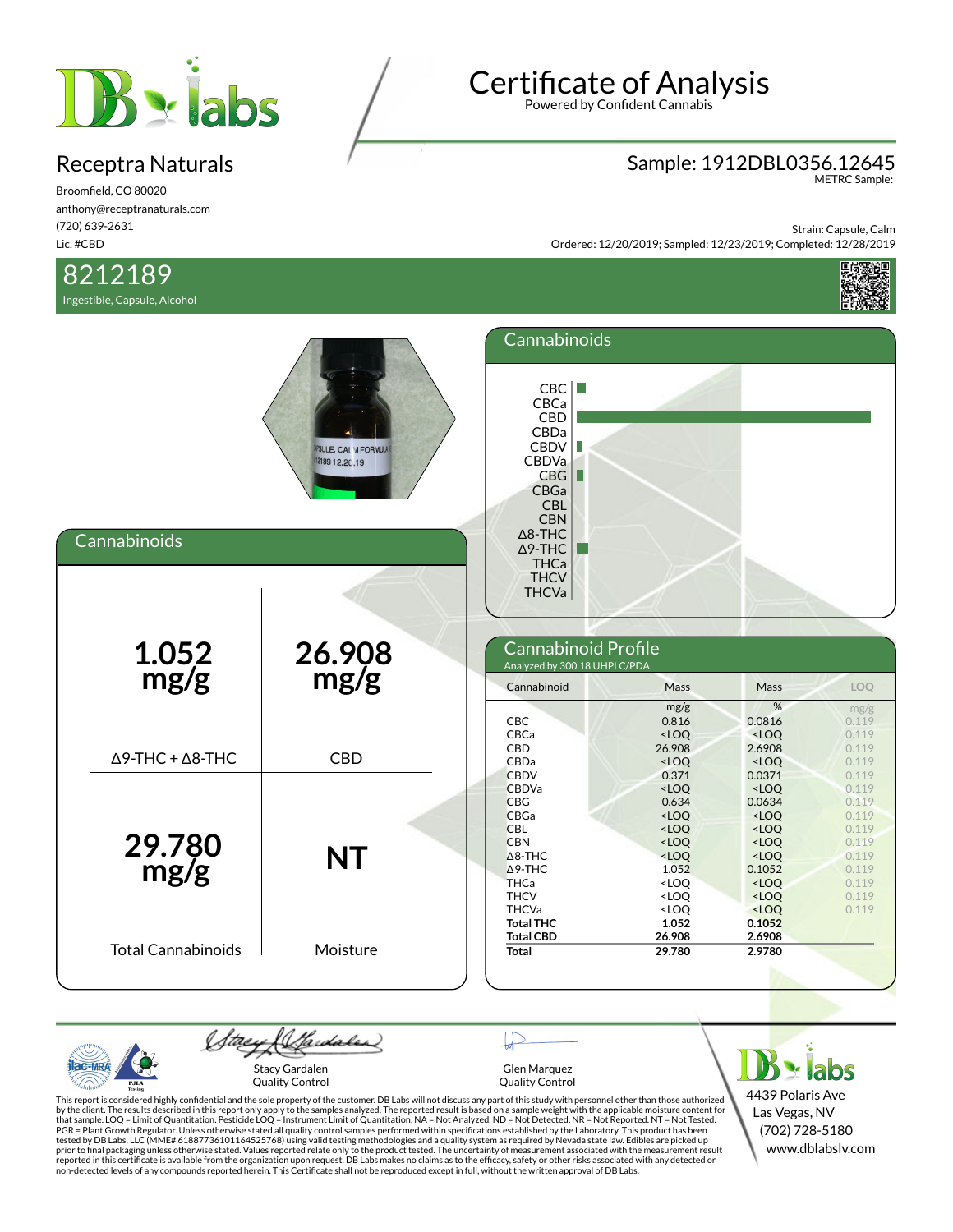

Broomfield, CO 80020 anthony@receptranaturals.com (720) 639-2631 Lic. #CBD

### 8212189

Ingestible, Capsule, Alcohol

# Certificate of Analysis

Powered by Confident Cannabis

### Sample: 1912DBL0356.12645 METRC Sample:

Strain: Capsule, Calm Ordered: 12/20/2019; Sampled: 12/23/2019; Completed: 12/28/2019



| Compound            | <b>LOO</b> | Mass                                                                      | <b>Mass</b>                                   | <b>Relative Concentration</b> |                       |
|---------------------|------------|---------------------------------------------------------------------------|-----------------------------------------------|-------------------------------|-----------------------|
|                     | mg/g       | mg/g                                                                      | %                                             |                               |                       |
| δ-Limonene          | 0.079      | 7.023                                                                     | 0.7023                                        |                               |                       |
| Linalool            | 0.079      | 5.011                                                                     | 0.5011                                        |                               |                       |
| Eucalyptol          | 0.079      | 0.701                                                                     | 0.0701                                        |                               | 14.841 mg/g           |
| β-Caryophyllene     | 0.079      | 0.471                                                                     | 0.0471                                        |                               | <b>Total Terpenes</b> |
| y-Terpinene         | 0.079      | 0.296                                                                     | 0.0296                                        |                               |                       |
| $\beta$ -Pinene     | 0.079      | 0.231                                                                     | 0.0231                                        |                               |                       |
| β-Myrcene           | 0.079      | 0.192                                                                     | 0.0192                                        |                               |                       |
| cis-Nerolidol       | 0.051      | 0.178                                                                     | 0.0178                                        |                               | Ø.                    |
| Terpinolene         | 0.079      | 0.128                                                                     | 0.0128                                        |                               |                       |
| $\alpha$ -Pinene    | 0.079      | 0.125                                                                     | 0.0125                                        |                               | Orange                |
| cis-Ocimene         | 0.051      | 0.113                                                                     | 0.0113                                        |                               |                       |
| $\alpha$ -Humulene  | 0.079      | 0.111                                                                     | 0.0111                                        |                               |                       |
| p-Cymene            | 0.079      | 0.105                                                                     | 0.0105                                        |                               |                       |
| $\alpha$ -Bisabolol | 0.079      | 0.087                                                                     | 0.0087                                        |                               |                       |
| trans-Ocimene       | 0.028      | 0.070                                                                     | 0.0070                                        |                               |                       |
| $\alpha$ -Terpinene | 0.079      | <loq< td=""><td><loq< td=""><td></td><td></td></loq<></td></loq<>         | <loq< td=""><td></td><td></td></loq<>         |                               |                       |
| Camphene            | 0.079      | <loq< td=""><td><loq< td=""><td></td><td></td></loq<></td></loq<>         | <loq< td=""><td></td><td></td></loq<>         |                               |                       |
| Caryophyllene Oxide | 0.079      | <loq< td=""><td><loq< td=""><td></td><td>Lavender</td></loq<></td></loq<> | <loq< td=""><td></td><td>Lavender</td></loq<> |                               | Lavender              |
| δ-3-Carene          | 0.079      | <loq< td=""><td><loq< td=""><td></td><td></td></loq<></td></loq<>         | <loq< td=""><td></td><td></td></loq<>         |                               |                       |
| Guaiol              | 0.079      | <loq< td=""><td><loq< td=""><td></td><td></td></loq<></td></loq<>         | <loq< td=""><td></td><td></td></loq<>         |                               |                       |
| Isopulegol          | 0.079      | <loq< td=""><td><loq< td=""><td></td><td></td></loq<></td></loq<>         | <loq< td=""><td></td><td></td></loq<>         |                               |                       |
| trans-Nerolidol     | 0.028      | <loq< td=""><td><loq< td=""><td></td><td></td></loq<></td></loq<>         | <loq< td=""><td></td><td></td></loq<>         |                               |                       |
|                     |            |                                                                           |                                               |                               |                       |
|                     |            |                                                                           |                                               |                               |                       |



tae

ac-MR

PJL/

 $B \cdot$ labs 4439 Polaris Ave Las Vegas, NV (702) 728-5180 www.dblabslv.com

This report is considered highly confidential and the sole property of the customer. DB Labs will not discuss any part of this study with personnel other than those authorized<br>by the client. The results described in this r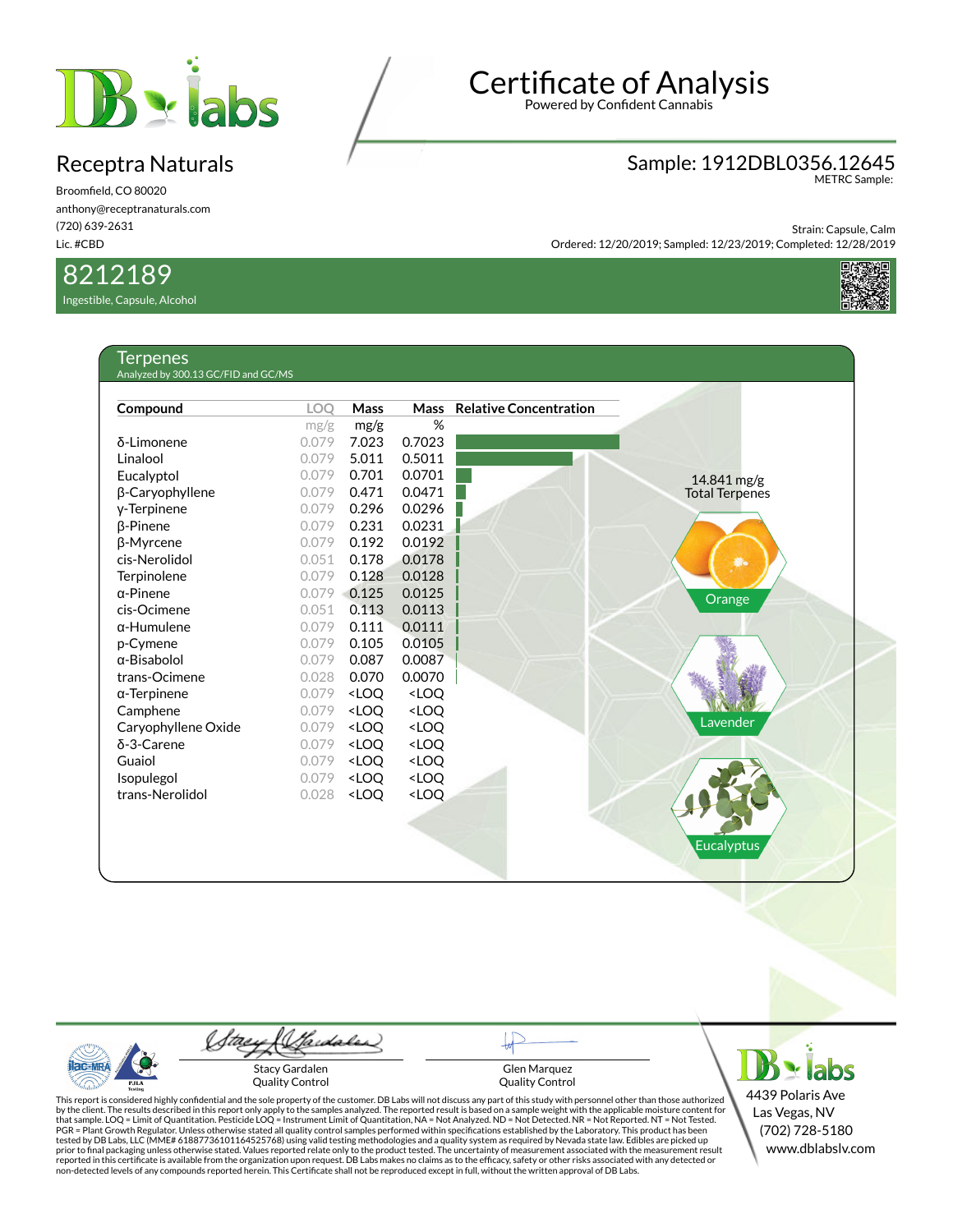

Broomfield, CO 80020 anthony@receptranaturals.com (720) 639-2631 Lic. #CBD

8212189

Ingestible, Capsule, Alcohol

# Certificate of Analysis

Powered by Confident Cannabis

### Sample: 1912DBL0356.12645 METRC Sample:

Strain: Capsule, Calm Ordered: 12/20/2019; Sampled: 12/23/2019; Completed: 12/28/2019



This report is considered highly confidential and the sole property of the customer. DB Labs will not discuss any part of this study with personnel other than those authorized<br>by the client. The results described in this r tested by DB Labs, LLC (MME# 61887736101164525768) using valid testing methodologies and a quality system as required by Nevada state law. Edibles are picked up<br>prior to final packaging unless otherwise stated. Values repo